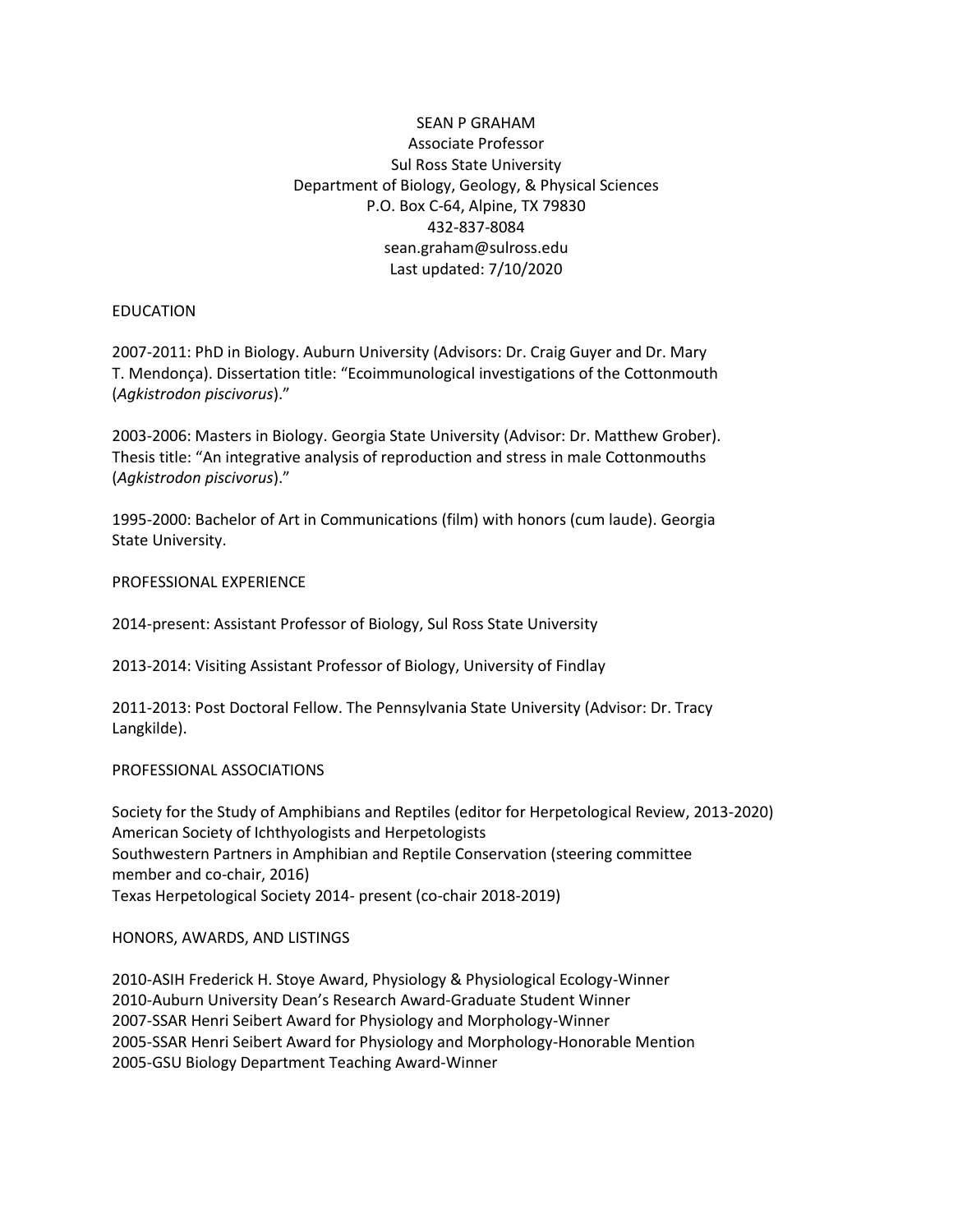PUBLICATIONS (recent)

*Books*

**Graham, S.P.** *American Snakes*. 2018. Johns Hopkins University Press**.**

**Graham, S.P.** *Kennesaw: Natural History of a Southern Mountain.* University of Alabama Press. In press.

## *Scientific Papers*

- Tylan, C., K. Camacho, S. French, **S.P. Graham** et al. 2020. Obtaining plasma to measure baseline corticosterone concentrations in reptiles: how quick is quick enough? General and Comparative Endocrinology 287:113324.\*
- Feist, S., T. Mann, **S.P, Graham**, et al. 2019. A morphologically cryptic salamander reveals additional hidden diversity: evidence for ancient genetic divergence in Webster's salamander, *Plethodon websteri.* Conservation Genetics 20: 947-960.
- Walker, D.M., A.J. Hill, M.A. Albecker, M.W. McCoy, M. Grisnik, A. Romer, A. Grujal-Puche, C. Camp, C. Kelehear, J. Wooten, J. Rhuebert, and **S.P. Graham.** 2019. Variation in the slimy salamander (*Plethodon* spp.) skin and gut-microbial assemblages is explained by geographic distance and host affinity. Microbial Ecology. [https://doi.org/10.1007/s00248-019-01456-x.](https://doi.org/10.1007/s00248-019-01456-x)
- Hernandez, T., M. Herr,…and **S.P. Graham**. 2019. New records for amphibians and reptiles in east central Chihuahua, Mexico. Checklist 15:79-86.
- Walker, D.M., C.M. Murray, D. Talbert, P. Tinker, **S.P. Graham**, and T.W. Crowther. 2018. A salamander's top down effect on fungal communities in a detritivore ecosystem. FEMS Microbiology Ecology 94:1-9.
- Thawley, C.J., M. Goldy-Brown, G.L. McCormick, **S.P. Graham**, and T. Langkilde. 2018. Presence of an invasive species reverses latitudinal clines of multiple traits in a native species. Global Change Biology 25: 620-628.
- **Graham, S.P**., R. Kline, D.A. Steen, and C. Kelehear. 2018. Description of an extant salamander from the Gulf Coastal Plain of North America: The Reticulated Siren, *Siren reticulata*. PloS ONE 13(12): e0207460.

*Book Review*

**Graham, S. P.** 2019. Herping Texas. Herpetological Review 50: 177-178.

RESEARCH AND PROFESSIONAL PRESENTATIONS

Presentations

Keynote speaker: Colorado Partners in Amphibian and Reptile Conservation annual meeting. "Make your Herping Count." Boulder, Colorado, 9 February 2019.